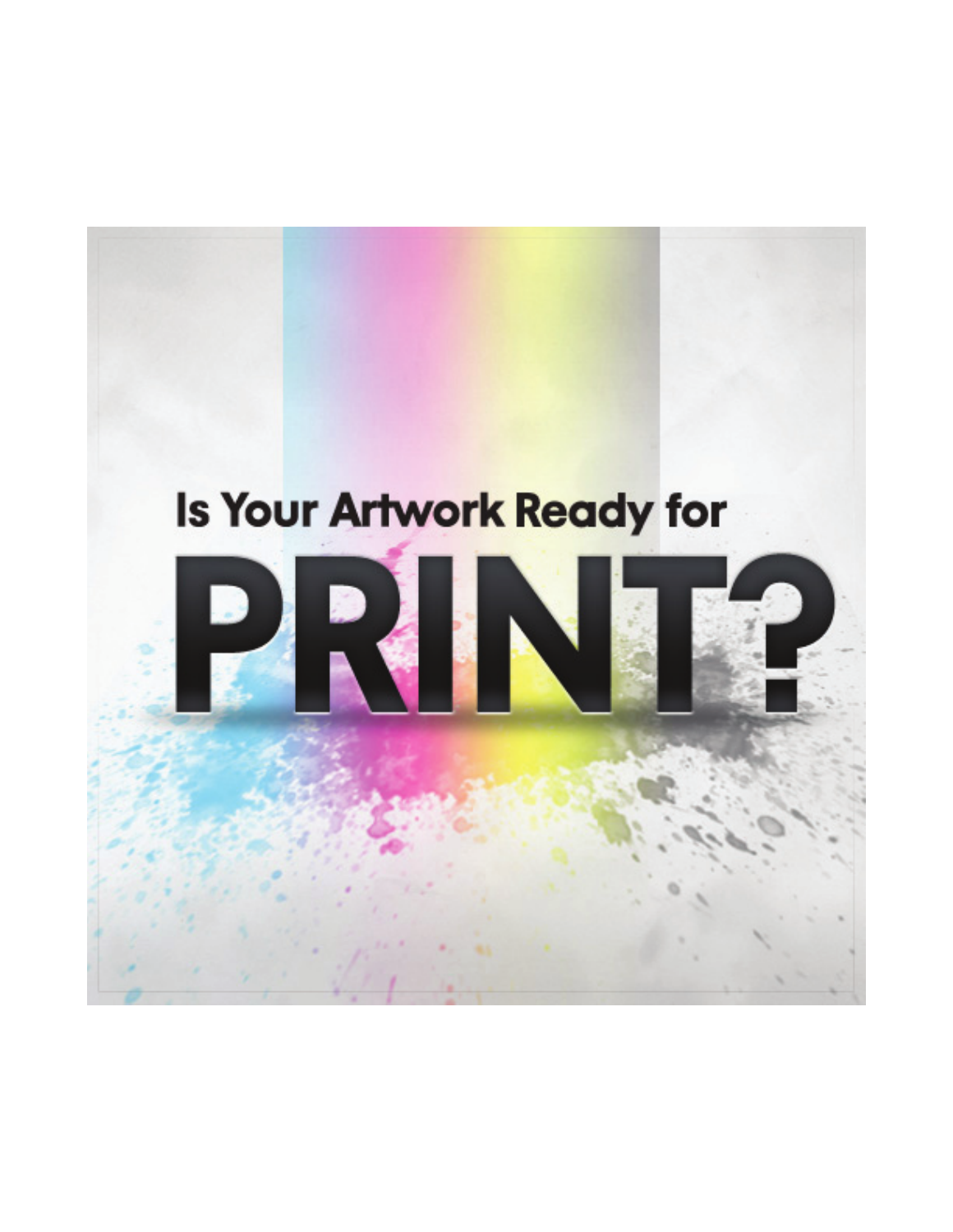Let's take a look at a few things (in no particular order) your printable file is going to need in order to make it safely through the press into the hands of your happy clients. Please bear in mind that these are just standard rules and you should check with your printer to verify that they are using the same measurements, etc.

#### **Proper Resolution**

When you're designing for web, your images are usually 72 dpi (Dots Per Inch), which is standard for screen resolution. For most print projects, you're going to need more than 4 times that resolution: 300 dpi. If you try and print your files at 72 dpi you will end up with blurry, fuzzy pictures, and you want the highest quality for your clients, right?



One drawback to printing at such a high-resolution is that it can be taxing on your computer, especially for larger documents. Saving, moving layers and adding effects can become cumbersome. When this happens, it's best to split the file you're working on into parts and save them out as separate, smaller files, linked to the larger Photoshop file. A great way to utilize this effectively is through the use of Photoshop's smart objects.

If your design is made up of 100% vector elements, you shouldn't have this problem as long as the file is saved out properly in Illustrator, as a vector EPS, AI, or PDF. Check with your printer to see which file types they can handle.

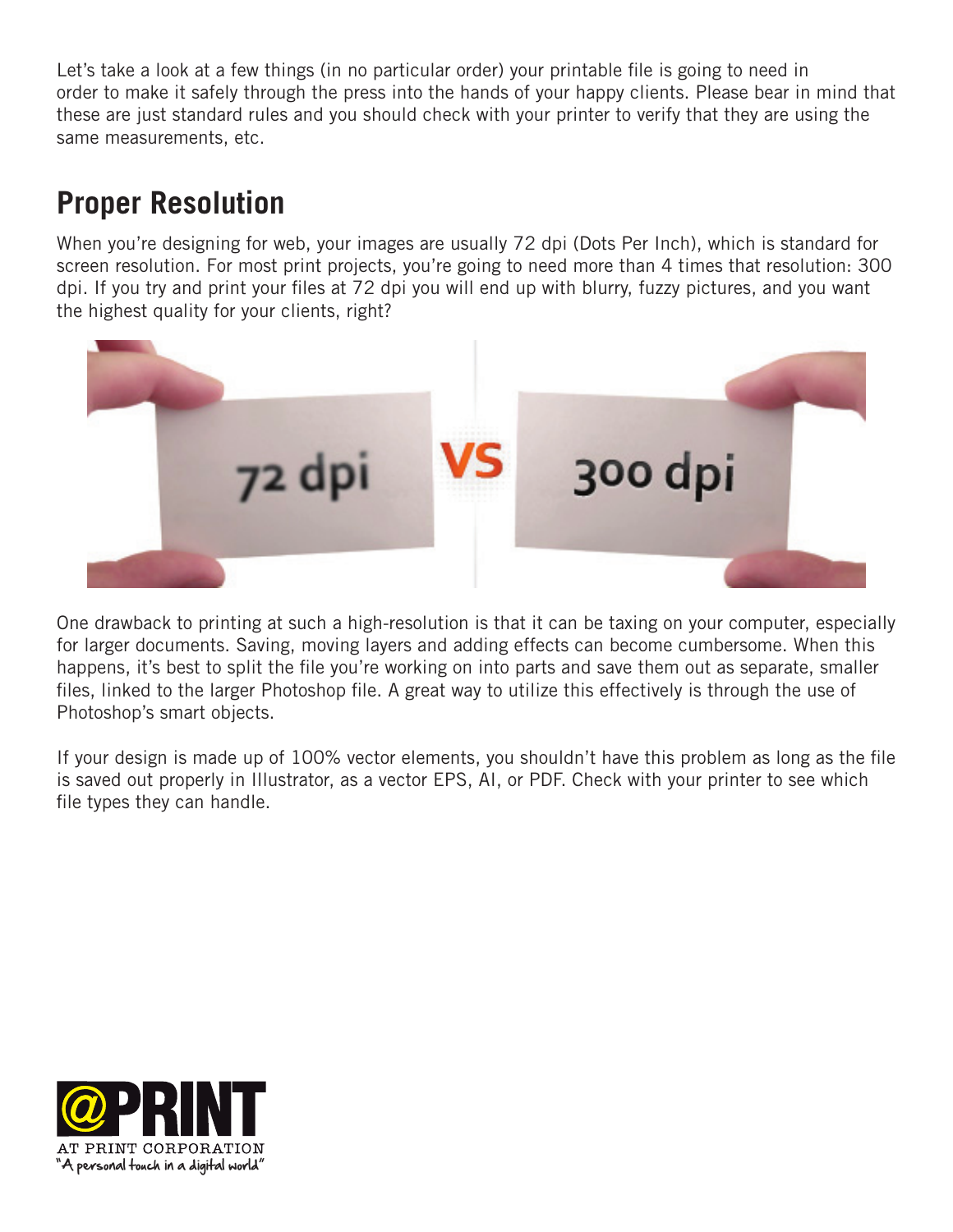### **Bleed, Trim and Safety Lines**

Whenever I'm setting up a file for print, the first thing I do is create three important areas on the document:

Bleed: Whenever your artwork extends to the edge of a document, you must set up a bleed area so that when your work is being printed it doesn't get cut-off irregularly at the edges and leave ugly white lines. Therefore, your artwork should extend 1/8″ (.125 inches) beyond the live area of your document whenever necessary. This means that if your business card is 2 x 3.5" when it's finished, then your document should be 2.25 x 3.75″ when you are designing the piece.

Trim: The trim line is simply the line that shows where your document is going to be cut, and is usually 1/8″ after the bleed. So if your page is going to be 8.5 x 11″ when it's done, the trim line would make an 8.5 x 11″ box inside your document.

Safety: The safety line is an additional 1/8" inside the trim line. All of your artwork and text should be inside this box to ensure that it is not cut-off when the page is cut.



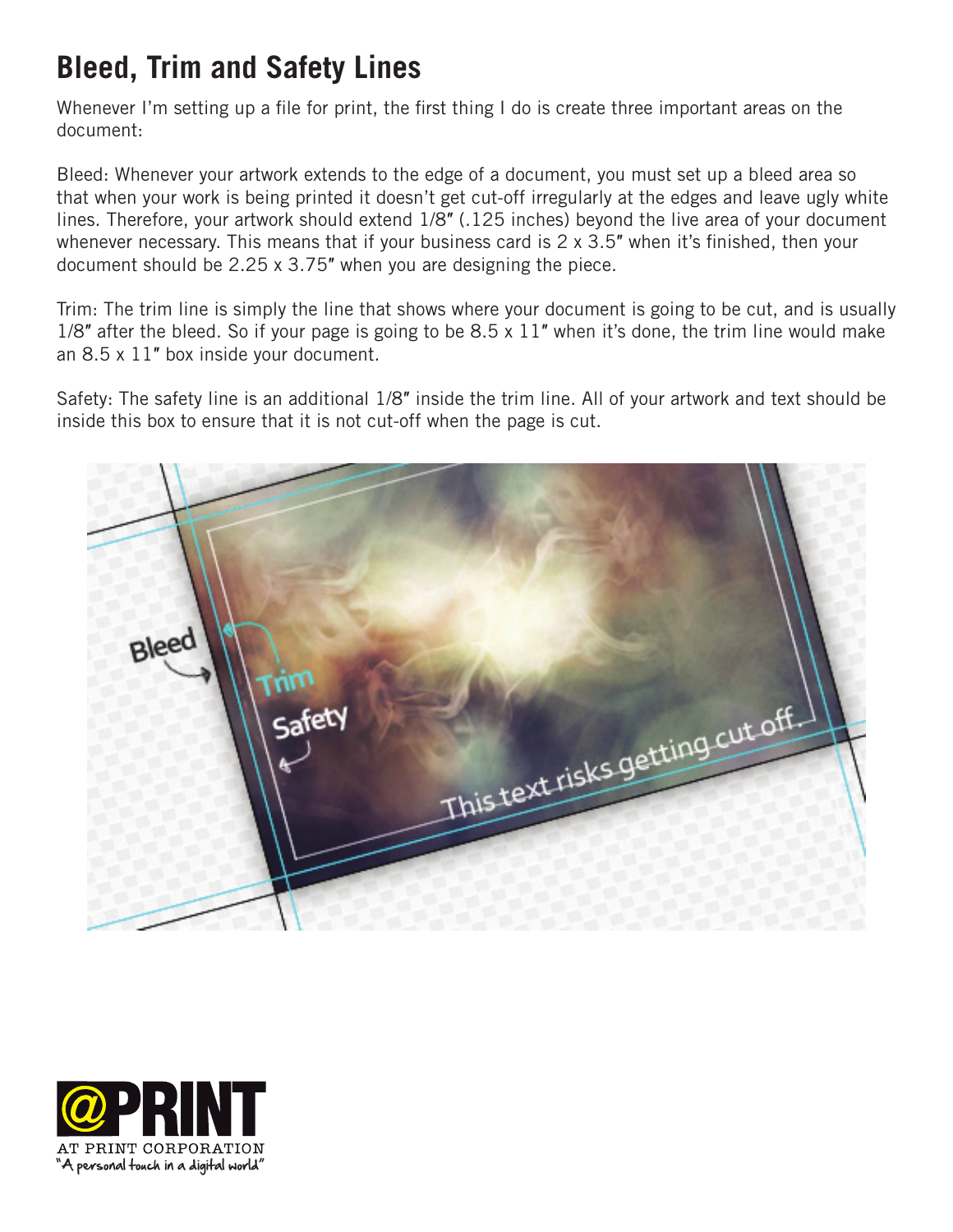## **Bleed, Trim and Safety Lines (Cont....)**

So why do we need bleed, trim and safety lines? Well, paper is an organic material, meaning it is subject to temperature and moisture. When your printer is running many pages through the press, the paper can expand or contract very slightly and offset the registration of the printer. On most professional machines this offset is minimal, but in my experience it's always better to be safe than sorry!

Here's a bonus tip: In Photoshop you can right-click on the rulers when visible to switch between different areas of measurement!

### **RGB, CMYK, 100K Black & Rich Black**

As a web designer, you're probably used to seeing your work rendered in millions of colours, in gorgeous RGB format.

As a print designer, your work must be created in CMYK (Cyan, Magenta, Yellow and Black) format. This is because most printers have Cyan, Magenta, Yellow and Black inks that they use to reproduce your artwork. If you convert a vivid RGB image to CMYK you can see that a lot of the colours become muted and washed out. CMYK doesn't quite have the same reach in the colour spectrum as RGB.

In CMYK printing, values can be measured in percentages of C, M, Y or K much like RGB values can be measured in amounts of R, G and B.